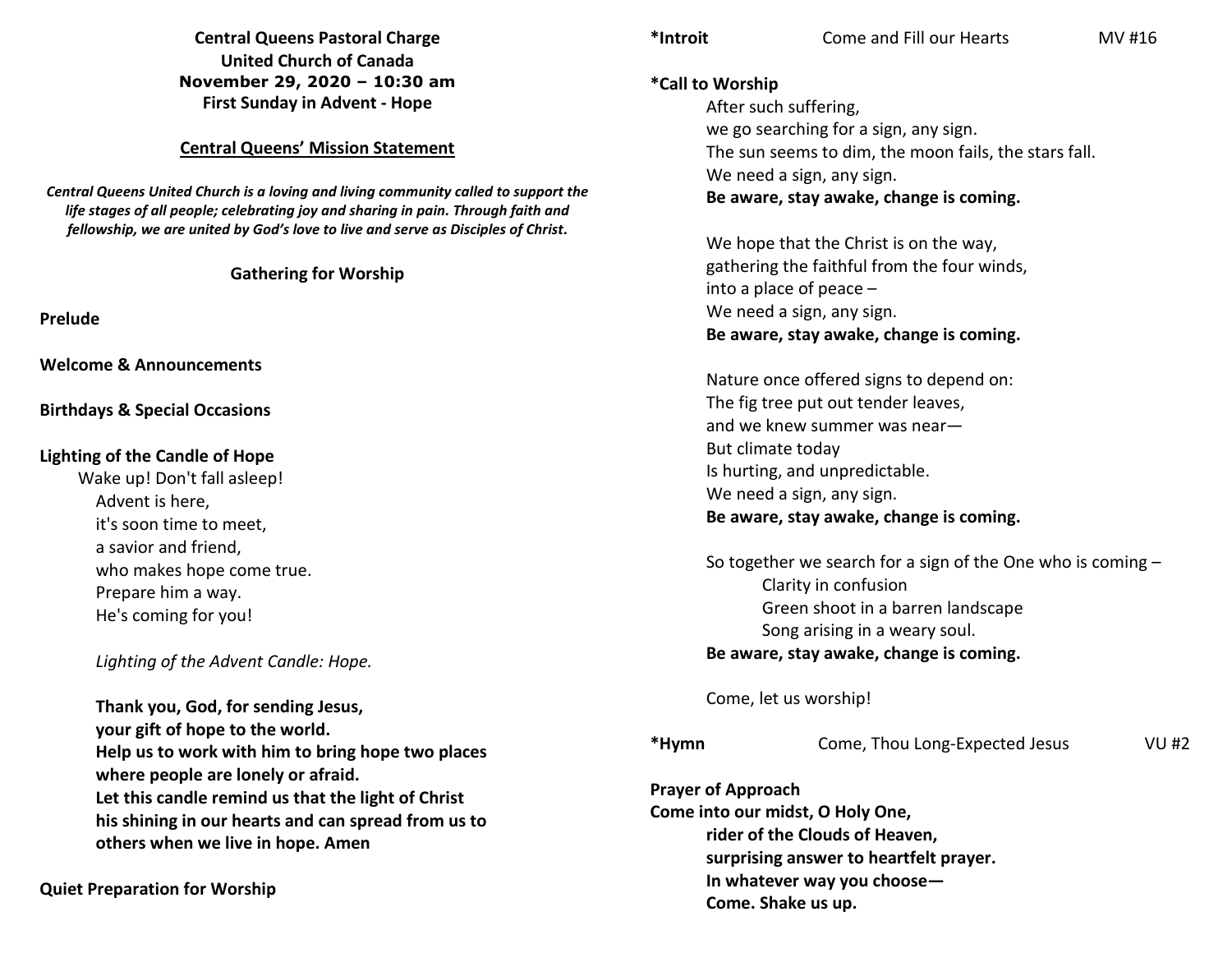| Help us find you at work in our lives<br>Showing the way to make all things new.                              |                                                                                                                     |                 | <b>Assurance of God's Love</b>                                                      |                                                     |              |
|---------------------------------------------------------------------------------------------------------------|---------------------------------------------------------------------------------------------------------------------|-----------------|-------------------------------------------------------------------------------------|-----------------------------------------------------|--------------|
|                                                                                                               | In Jesus' name we pray.                                                                                             |                 | <b>Presentation of Our Gifts</b>                                                    |                                                     |              |
|                                                                                                               |                                                                                                                     |                 | <b>Offertory Invitation</b>                                                         |                                                     |              |
| Psalm 80:1-7, 17-19                                                                                           |                                                                                                                     | VU #794 Part 1  | <b>Offertory</b>                                                                    | In the Bleak Midwinter                              | VU #55 vs 4  |
| *Hymn                                                                                                         | Never Ending Joy                                                                                                    | MV #40 vs 1 & 2 |                                                                                     |                                                     |              |
|                                                                                                               |                                                                                                                     |                 | *Presentation of Offering                                                           |                                                     |              |
| All God's Children                                                                                            |                                                                                                                     |                 |                                                                                     |                                                     |              |
| *Hymn                                                                                                         | Never Ending Joy                                                                                                    | MV #40 vs 3     | *Offertory Prayer<br>O Faithful One,                                                |                                                     |              |
|                                                                                                               |                                                                                                                     |                 |                                                                                     | accept these gifts of our hearts and hands.         |              |
| <b>Call to Confession</b>                                                                                     |                                                                                                                     |                 |                                                                                     | May they be multiplied and magnified                |              |
|                                                                                                               |                                                                                                                     |                 |                                                                                     | as the living presence of Christ in the world. Amen |              |
| <b>Prayer of Confession</b>                                                                                   |                                                                                                                     |                 |                                                                                     | <b>Listening for the Word</b>                       |              |
|                                                                                                               | This has been a year to lament-                                                                                     |                 |                                                                                     |                                                     |              |
|                                                                                                               | Grief and loss,                                                                                                     |                 | <b>Sacred Readings</b>                                                              |                                                     |              |
|                                                                                                               | crisis when social structures have failed the common good<br>complicity when age-old prejudices found new and cruel |                 | <b>Isaiah 64:1-9</b>                                                                |                                                     |              |
|                                                                                                               | expression:                                                                                                         |                 | Mark 13:24-37                                                                       |                                                     |              |
|                                                                                                               | Restore us, O God; let your face shine, that we may be saved.                                                       |                 |                                                                                     |                                                     |              |
|                                                                                                               |                                                                                                                     |                 | Anthem                                                                              |                                                     |              |
|                                                                                                               | This has been a year to wake $up-$                                                                                  |                 |                                                                                     |                                                     |              |
| To read the "signs of the times"                                                                              |                                                                                                                     |                 | <b>Sermon</b>                                                                       |                                                     |              |
| To wake up to painful truths, and give them voice<br>To ponder the changes needed for a just world for all:   |                                                                                                                     |                 | <b>Pastoral Prayer</b>                                                              |                                                     |              |
|                                                                                                               | Restore us, O God; let your face shine, that we may be saved.                                                       |                 |                                                                                     |                                                     |              |
|                                                                                                               |                                                                                                                     |                 |                                                                                     | <b>Responding to the Word</b>                       |              |
|                                                                                                               | This has been a year to call God into our sorry midst-                                                              |                 |                                                                                     |                                                     |              |
| Show us your face!                                                                                            |                                                                                                                     |                 | *Hymn                                                                               | People, Look East                                   | <b>VU #9</b> |
| Encourage us in the face of brutal realities,                                                                 |                                                                                                                     |                 |                                                                                     |                                                     |              |
| empower us to do justice, love mercy, and walk humbly with you                                                |                                                                                                                     |                 | *Blessing                                                                           |                                                     |              |
| on the way in which you make all things new.<br>Restore us, O God; let your face shine, that we may be saved. |                                                                                                                     |                 | Send us into the world refreshed in hope,<br>Awake, alert, attuned to your presence |                                                     |              |
|                                                                                                               |                                                                                                                     |                 |                                                                                     | ready to join your work of blessing for all.        |              |
| <b>Silence</b>                                                                                                |                                                                                                                     |                 | Amen.                                                                               |                                                     |              |
|                                                                                                               |                                                                                                                     |                 | <b>Choral Benediction</b>                                                           | Go Now in Peace                                     | VU #964      |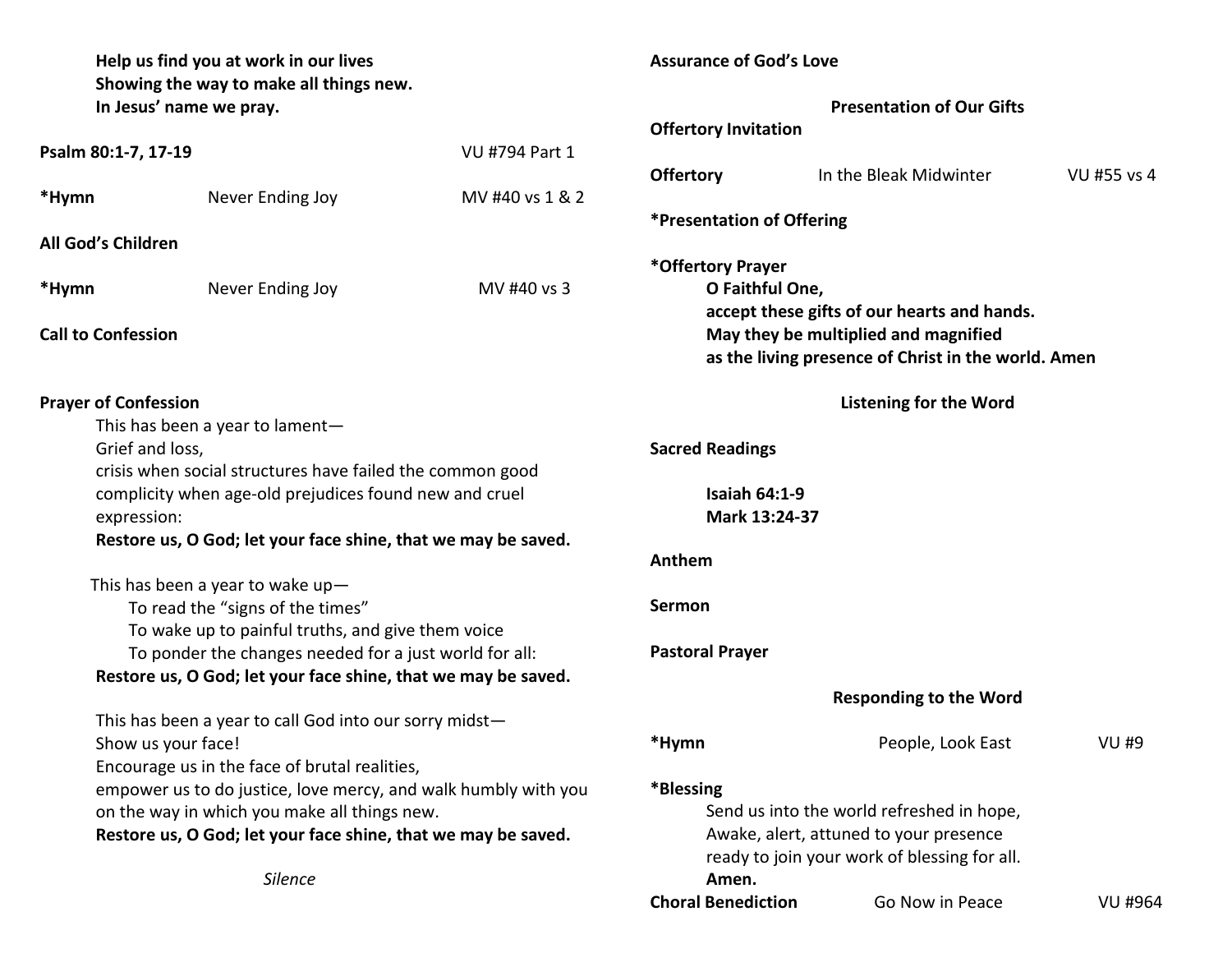## **Postlude**

**\*** Please stand as you are able

| <b>Ministers</b>         | All of us                     |  |  |  |
|--------------------------|-------------------------------|--|--|--|
| <b>Clergy</b>            | <b>Rev Greg Davis</b>         |  |  |  |
| Office Hours             | Tuesday, Wednesday & Thursday |  |  |  |
|                          | $9$ am $-12$ pm               |  |  |  |
| Office Phone             | 902-964-2291                  |  |  |  |
| Email                    | minister@cquc.ca              |  |  |  |
| <b>Ministry of Music</b> | <b>Kirk Neville</b>           |  |  |  |
| Website                  | https://cquc.ca/index.htm     |  |  |  |
| <b>Church Office</b>     |                               |  |  |  |
| Office Hours             | Wednesday & Thursday          |  |  |  |
|                          | $9$ am $-12$ pm               |  |  |  |
| Phone                    | 902-964-2221                  |  |  |  |
| Email                    | office@cquc.ca                |  |  |  |

**Warm Welcome to All** – We are glad you are here as a visitor, a seeker,someone looking for a new church home, or as a regular worshiper.

# **Life and Work of Our Church**

**Greg's Office Hours:** Tuesday, Wednesday and Thursday from 9 am – 12 pm. If anyone is in the hospital or would like a visit from Greg, please call him at 902-964-2291. If you wish to meet with Greg outside the scheduled hours, please call 902-964-2291 or email minister@cquc.ca for an appointment.

**Registration for Church Services:** Registration is **required**. Masks are **required** while attending church. To registration, please call 902-964-2221 or email office@cquc.ca. If you are registering **after Thursday**, please text or call Velda at 902-940-7674.

**Sponsor a Bulletin Cover** – United Church Sunday bulletin covers are a great addition to our worship services providing excellent photos, liturgy and reflections by United Church people. Congregation members are invited to sponsor a week of bulletins to honour a special day/event or to offer a memorial for a deceased loved one and to help cover the costs of bulletins for our church. The sign-up sheet is on the table at the back of the sanctuary. Cost is \$20 per Sunday.

**FundScrip** –The **last** order date for 2020 is next Sunday, **December 6th**. The first order date for 2021 is Sunday, January 10<sup>th</sup>. You can reach Janet Howes by email (jhowes1969@gmail.com) or by phone (902-393-1527). E-transfers accepted. Added to the program is Lululemon at 3%. November & December Promotions: Winners/Homesense – 8%, Sally – 12%, Esso – 3%, Swiss Chalet/Montanas – 10%, La Vie en Rose – 11%.

**Food Bank** –Please remember to continue your support for the Food Bank with non-perishable food items. You can drop them off any Sunday or during the week in the wooden box at the church entrance.

**Bulletin Deadline** – Deadline for items to be placed in the bulletin is **Wednesday** evening. Bulletin items can be emailed to office@cquc.ca.

**Central Queens Emmaus Walkers** – Come join us as we walk and chat every Thursday at 12 pm. We will meet at the Dr. Kent G. Ellis Memorial Park. All are welcome.

**"Bookworms United" –** The next book we are reading is "Akin" by Emma Donoghue. Come join us for some lively discussion on this book on Wednesday, December  $2^{nd}$ , at 11 am at the church. All are welcome!

**Drive-Thru Living Nativity** – The 10<sup>th</sup> annual Drive Thru Living Nativity will be this weekend, December  $4^{th}$ ,  $5^{th}$  &  $6^{th}$  from 5:30-8:00 pm each evening. This will take place at 6452 Route 19, Canoe Cove at the farm of Chrys and Doreen Jenkins. There will be shepherds, kings, angels, Mary and Joseph. Christmas music will be played and there will be lots of lights. Freewill donations accepted for the Kislingbury Family whose 3 year old son had cancer and had lost his eyesight. Covid 19 restrictions will be in place.